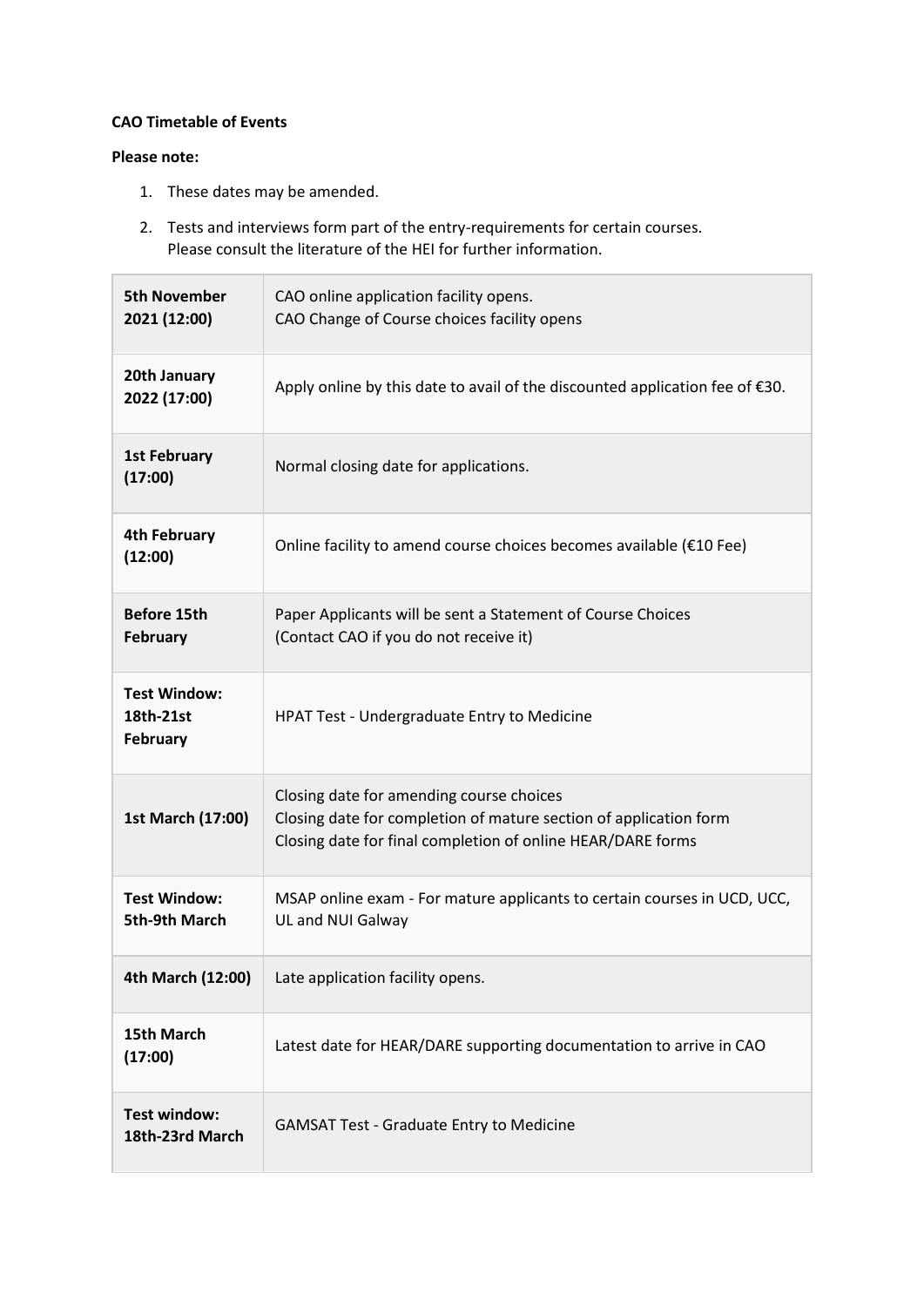| <b>TBC</b>                  | <b>Mature Nursing Test (NMBI)</b>                                                                                                                                                     |
|-----------------------------|---------------------------------------------------------------------------------------------------------------------------------------------------------------------------------------|
| 1st May (17:00)             | Closing date for late applications                                                                                                                                                    |
| 5th May (12:00)             | Online Change of Mind facility becomes available (Free)                                                                                                                               |
| <b>Before 15th May</b>      | Late Paper Applicants will be sent a Statement of Course Choices<br>(Contact CAO if you do not receive it)                                                                            |
| <b>Before End of</b><br>May | Statement of Application Record sent to all applicants<br>(Contact CAO if you do not receive it)                                                                                      |
| 1st July (17:00)            | Change of Mind closes                                                                                                                                                                 |
| TBC (10:00)                 | Round A offers for certain Non-Standard categories of applicants -<br>applicants receive an offer by e-mail and SMS text                                                              |
| TBC (15:00)                 | Round A acceptances closing date.                                                                                                                                                     |
| 22nd July (17:00)           | Exceptional closing date for late applications for those already attending a<br>participating HEI                                                                                     |
| TBC (10:00)                 | Round 0 offers for certain Non-Standard categories of applicant - applicants<br>receive an offer by e-mail and SMS text                                                               |
| TBC (15:00)                 | Round 0 acceptances closing date.                                                                                                                                                     |
| <b>TBC</b>                  | Current year Leaving Certificate results issued                                                                                                                                       |
| TBC (14:00)                 | Round 1 offers available from 14:00 online - also issued by e-mail and SMS<br>text.<br>Applicants who have not received an offer will receive a `Statement of<br>Application' e-mail. |
| TBC (12:00)                 | Available Place facility opens                                                                                                                                                        |
| TBC (15:00)                 | Round 1 acceptances closing date.                                                                                                                                                     |